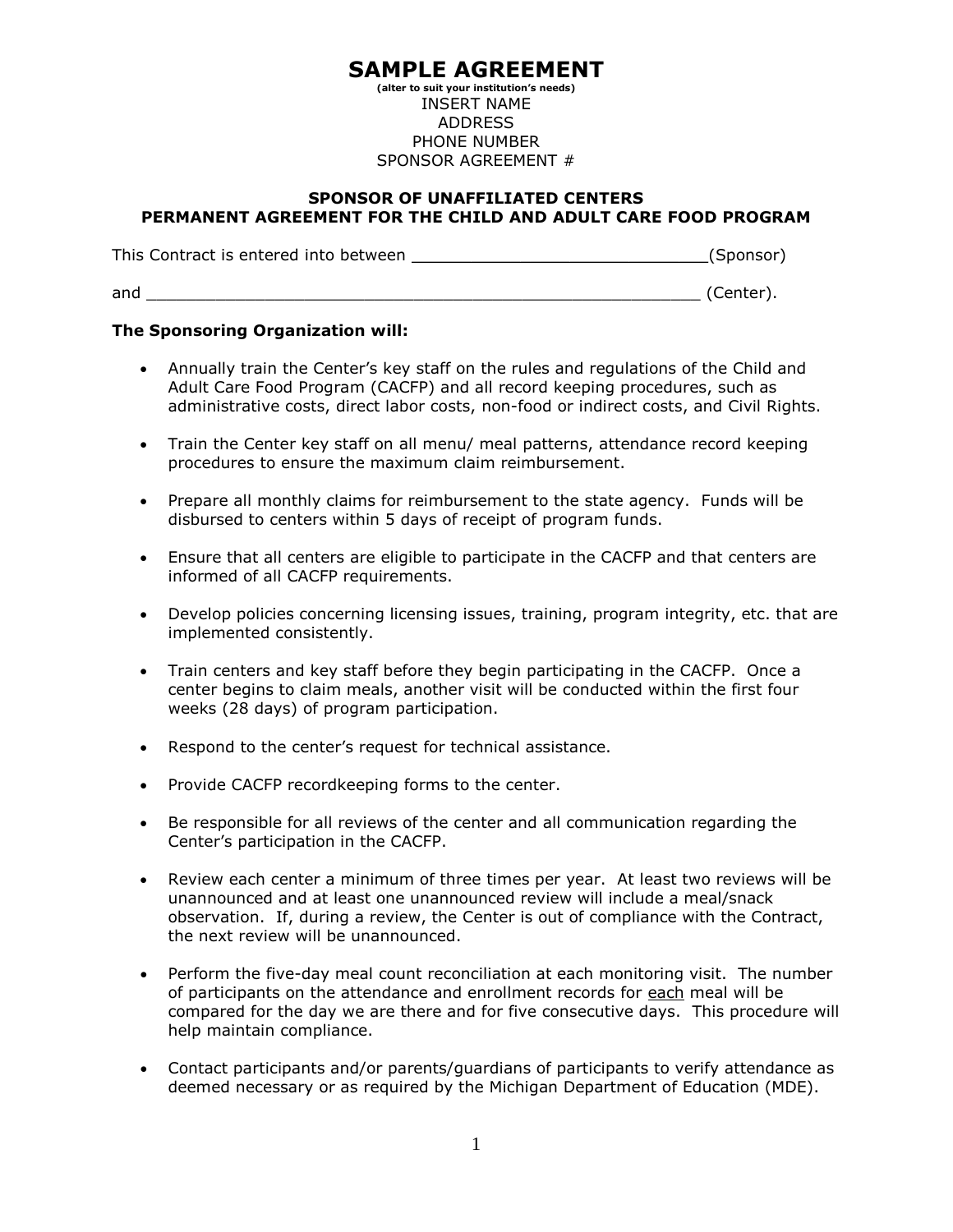- Assist the Center with record retention in an organized efficient manner. Records must be maintained for three (3) years plus the current fiscal year and be readily available to (Sponsor's Name), MDE and U.S. Department of Agriculture (USDA). Twelve months of records must be available on-site at all times, for immediate review. In addition, you must allow any of the aforementioned representatives in the Center at any time during regular business hours to review the records.
- Automatically deduct an administrative fee of up to 15% of the Center's total monthly reimbursement (not including cash-in-lieu payments) from the Center's payment prior to disbursement (remove if not applicable). If the sponsor does not incur 15% administrative costs in any month, the sponsor will only retain the percentage of administrative costs it actually incurred.
- Provide a meal or snack to the Center at no additional cost and in return will keep the Child and Adult Care Food Program Reimbursement (remove if not applicable).
- Show photo identification that demonstrates they are employees of (Sponsor's Name) during center reviews.
- Propose to terminate this Contract for cause if the center fails to comply with CACFP regulations.
- Inform the unaffiliated center they can choose to participate in the CACFP directly with MDE.

## **The Center will:**

- Operate a non-profit food service and have on file documentation to support a non-profit food service.
- Have a current license and operate within the licensed capacity (child care centers only).
- Comply with Child & Adult Care Food Program (CACFP) and the Bureau of Child & Licensing (BCAL) rules, regulations, and requirements.
- Meet all local and state health and safety standards
- Participate in (Sponsor's Name) training, at least annually.
- Record and maintain all records required including menus, meal attendance, center attendance, enrollment, and all food service expenses.
- Submit all meal attendance, menus, new participant registration letters, income forms, and expense receipts to (Sponsor's Name), postmarked or submitted electronically by the (insert date) of each month. Any forms not meeting this deadline will be submitted for an amendment but will not be accepted more than 45 days from the (date) of the month.
- Submit menus to the sponsor in advance for pre-approval. Menus must be submitted on the (date) of the month prior to the actual claim month. (Example: May's menus need to be submitted on April (date).
- Submit participant registration and income forms before a participant can be claimed.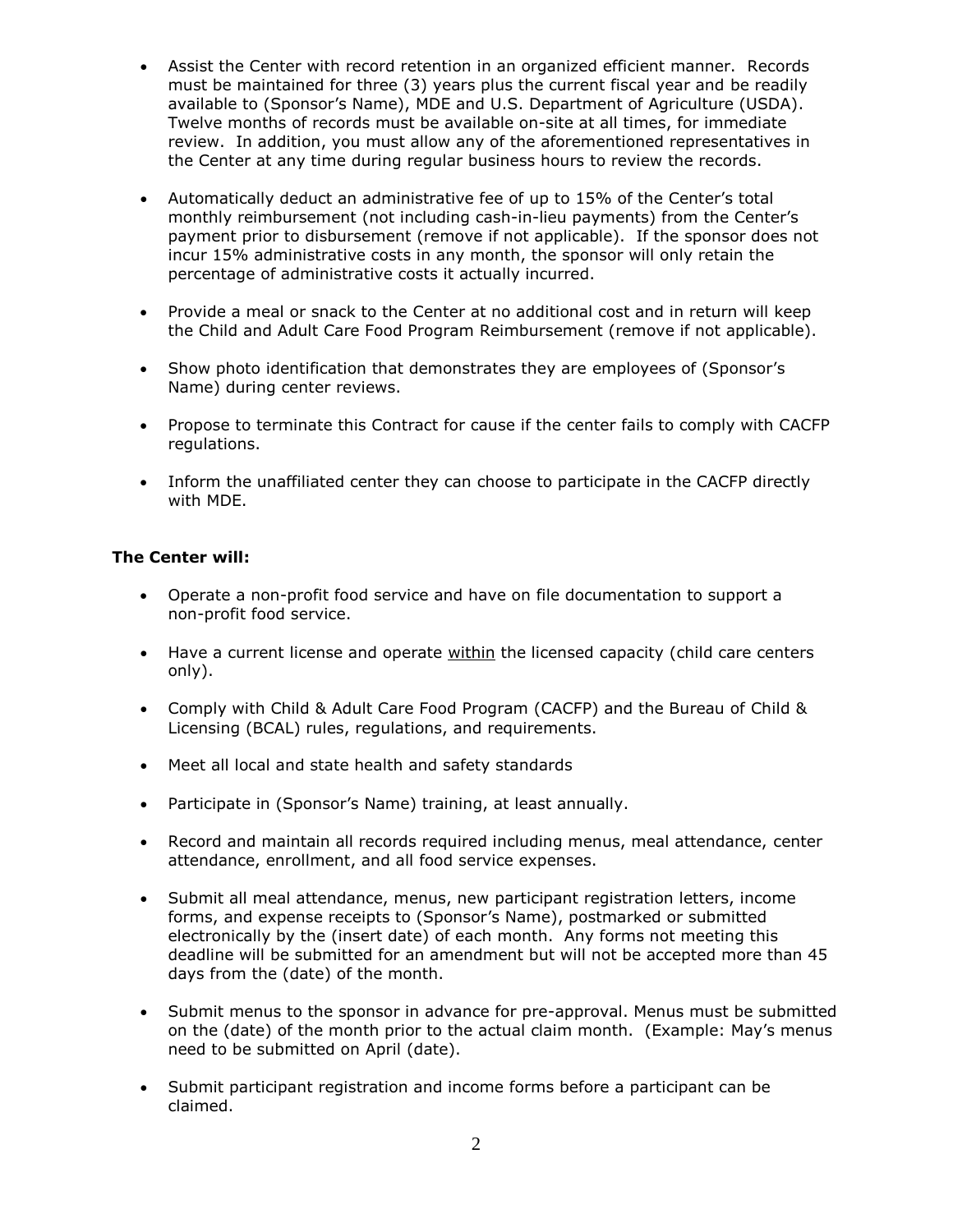- Maintain receipts of all CACFP related purchases and submit copies of the receipts to (Sponsor's Name) with the monthly claim or by the (date) of each month.
- If the center serves infants, at least one brand of formula and infant foods must be offered to infants even if the center is not claiming them on the food program. If the parent declines the formula and infant foods offered by the center and chooses to provide their own formula, breast milk, or food, an Infant Formula/Food Waiver must be signed and kept on file for three years plus the current fiscal year.
- Be aware the rate of reimbursement may change monthly as a result of the new income eligibility forms submitted by the Center.
- Notify (Sponsor's Name) of the status of the Center's State of Michigan, Child Care License and other correspondence related to its status. This includes but is not limited to a change of capacity, address, license number, etc. Continued participation in CACFP is contingent upon the receipt of this information by (Sponsor's Name).
- Allow (Sponsor's Name), MDE, and other state and federal officials the right to review the center to observe meal service and review records during the hours of operation. These reviews will be announced or unannounced. If, during a review, the center is out of compliance with this Contract, the next review will be unannounced.
- Annually collect from the participants/parents/guardians an enrollment form for each participant claimed in CACFP in order to be reimbursed. Allow (Sponsor's Name), MDE, and/or USDA to use the information on the registration letter to contact the participants/parents/guardians to verify attendance and meal participation. (Not applicable for At-Risk Afterschool and Emergency Shelters.)
- Provide, prepare and serve meals/snacks which meet the USDA CACFP meal patterns.
- Claim no more than two meals and one snack or two snacks and one meal per participant, per day. (At-Risk Afterschool programs can claim a maximum of one meal and one snack, per participant, per day.)
- Use the USDA non-discrimination statement on all printed materials and websites that mention meals and snacks. (Emergency Shelters can claim three meals per day.)
- Follow the policy that restricts the transfer of centers between sponsoring organizations during a fiscal year. Centers are allowed to change sponsor organizations at the end of the fiscal year (October 1 – September 30). The center must notify their sponsor in writing that they wish to transfer to another organization. This notification must be completed no later than September 5 each fiscal year. A center with one or more serious deficiencies may not transfer to another sponsor until the deficiency has been fully and permanently corrected to the satisfaction of the current sponsor

Failure to comply with any of the terms of this Agreement may result in loss of reimbursement to the provider, which could include suspension and/or termination of the Agreement and disqualification of future CACFP participation. This Agreement may be terminated by either party for cause or convenience. The center and sponsor agree this is a